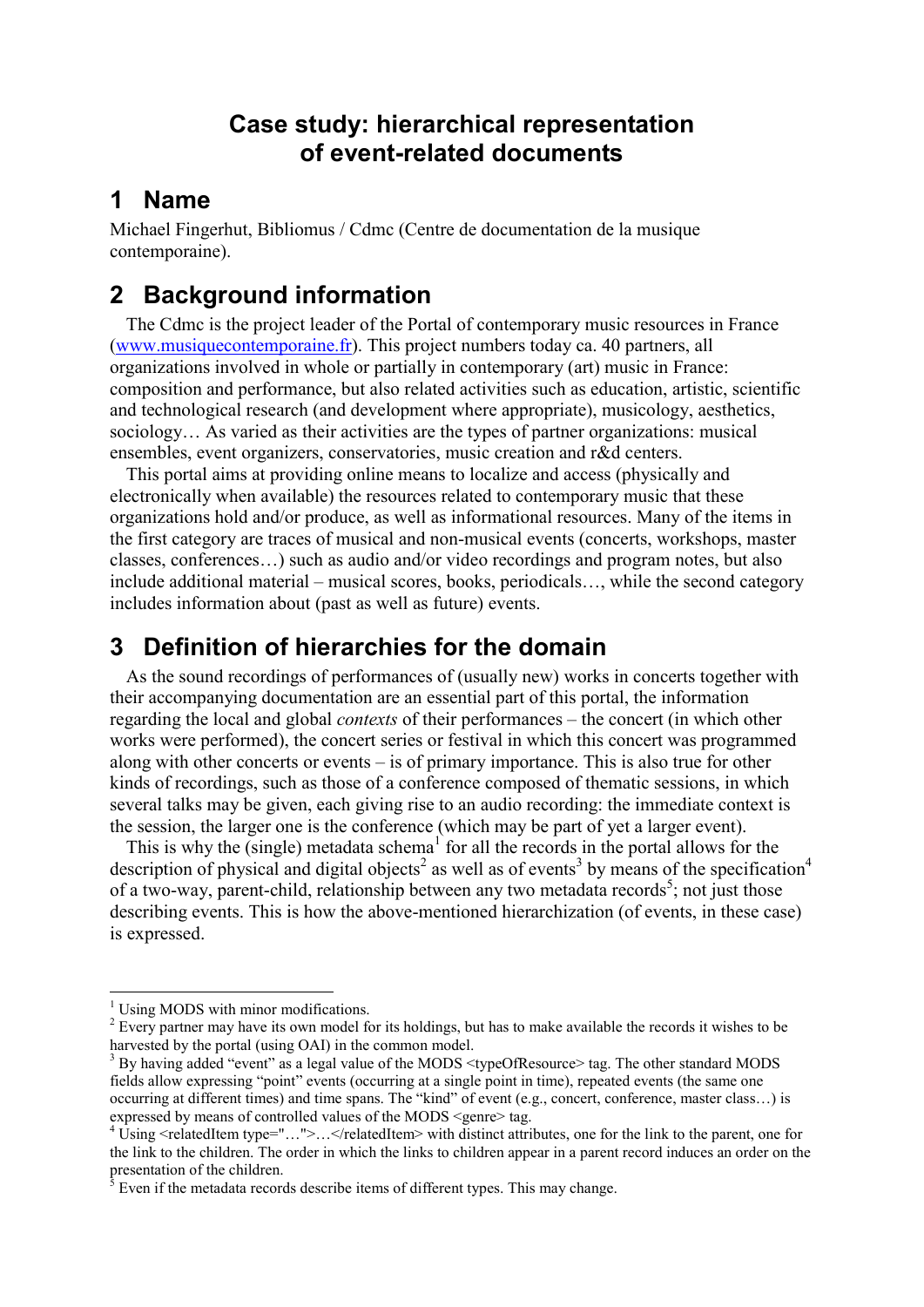Incidentally, this feature provides a way to describe other kinds of hierarchical structures: archives (fonds, collections…), musical works (an opera may be composed of acts, in turn composed of scenes; in a CD, each would typically be recorded as a separate track; this hierarchical system allows for a correct representation of the overall structure of the whole  $\text{lot}^6$ ), etc.

## **4 Use case scenario**

I will concentrate here on the hierarchical representation of events.

An example is best illustrated by the figure on the right: it shows how such events and their related "traces" (sound recordings, program notes…) are shown to the users in one of the partners' sites (this mode of representation hasn't yet been implemented in the portal).

Every node can be folded or unfolded. The pale icons are hints indicating that appropriate digital (audio, video or text) content can be found somewhere in a yetunfolded node. The icon is in full colors when attached to the (record describing the) actual contents. Clicking on that kind of leaf provides direct access to the contents.

It is obvious from this display that the *La voix et l'éloquence* event is part of a larger event, *Méridien Science Arts Société* (which had other "sub"-events), itself part of the Agora 2010 event (a festival composed of many other events). Anyone accessing directly a recording (say) down that hierarchy can chose to access other "nearby" recordings.



An event – a concert, say – may be repeated on several dates. It will still be described by a single metadata record, to which all the traces – e.g., the single program note (as it is good for all the performances) and the distinct recordings (one on each date) will be attached.

Metadata records for any event node (inner or leaf) contains hyperlinks to the parent, to the children (if any) and to the related digital documents.

A (partial) representation of the conceptual model used by that partner is shown on the next page.

## **5 Problems and limitations**

The order in which the children of a node are displayed has been chosen in a specific way: first by yearly season (in reverse order), then alphabetically by event name in the season or

 $\overline{a}$ <sup>6</sup> This level of description is used by at least one partner of the portal.